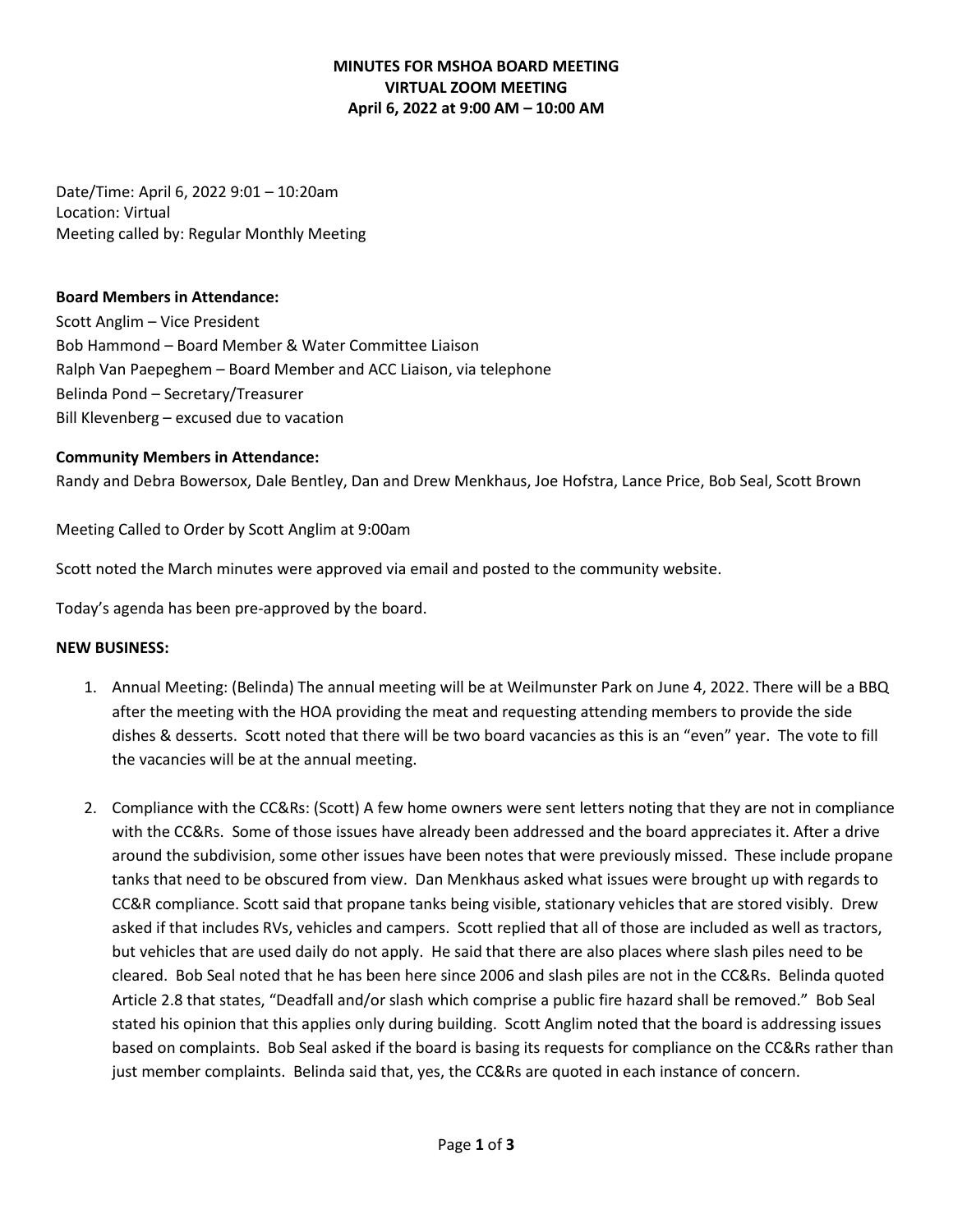# **MINUTES FOR MSHOA BOARD MEETING VIRTUAL ZOOM MEETING April 6, 2022 at 9:00 AM – 10:00 AM**

3. Water overage fee schedule: (Scott) The board is working on a new fee schedule for water overages. This was prompted by Steve Semmels (an off-site user) trying to sell his property to be developed with 12 "dry cabins" and bath facilities. The board let the realtors involved know that the property is only allowed two water shares of 300 gallons per day per water share. Mr. Semmels has since taken his property off the market. However, the board will still be updating the overage fee schedule and will likely have it ready for the next meeting. Bob Seal wanted to know who is working on the new fee schedule. Bob Hammond said that it was discussed at length in water committee meetings, but the final decision is up to the board. Dan Menkhaus asked to meet with Bob H. to talk about water use parameters. Bob gave Dan his phone number.

### **UPDATE ON CONTINUING BUSINESS:**

- 1. Financial Report (Belinda Pond)
	- a) There were no large expenditures in March and there were not large income numbers because everyone had paid their dues and there were no new pay-offs for the road assessment loan. The only item of note is a bank error that resulted in a deposit of \$1,400 into the operations miscellaneous budget in February which was then reversed in March as an expenditure from that same budget. (The bank deposited a check into the HOA account that belonged to someone else.)
	- b) The bank loan for the road assessment went down starting April 1 due to the previous pay-offs by individual members. This does not affect the payments of those who are still utilizing the loan.
- 2. Architectural Committee Report (Ralph Van Paepeghem)
	- a) The only new item is that the Bowersoxes are going to submit plans soon for a shop/garage.

### **PUBLIC COMMENT:**

- 1. Bob Seal recommended that the HOA either buy equipment to measure the depth of Well #2 or have it done professionally. Belinda said that she'll put this item on the next executive session agenda.
- 2. Randy Bowersox asked if the HOA can implement a policy of no water for commercial use. Bob H. said that we can just restrict the usage to the two water shares or 600 gallons/day. Members of the board suggested that we make it clear to the owners, county and Central District Health that the water use for that property is limited and for residential use only.
- 3. Lance P. suggested that members initially mention their CC&R compliance concerns to the offending neighbor rather than complain to the board at first. He was concerned about the board being the enforcers. Belinda quoted Section 4.5(a) of the CC&Rs that the board's number one duty is enforcement of the CC&Rs. Bob H. noted that it is a balancing act to make sure nothing egregious is let go but not being too picky. He mentioned that when the CC&R's were updated in 2015 that several lots were grandfathered so that their existing features would not have to be changed to comply with the new CC&Rs. Belinda noted that Article 9.2 lists which lots are grandfathered.